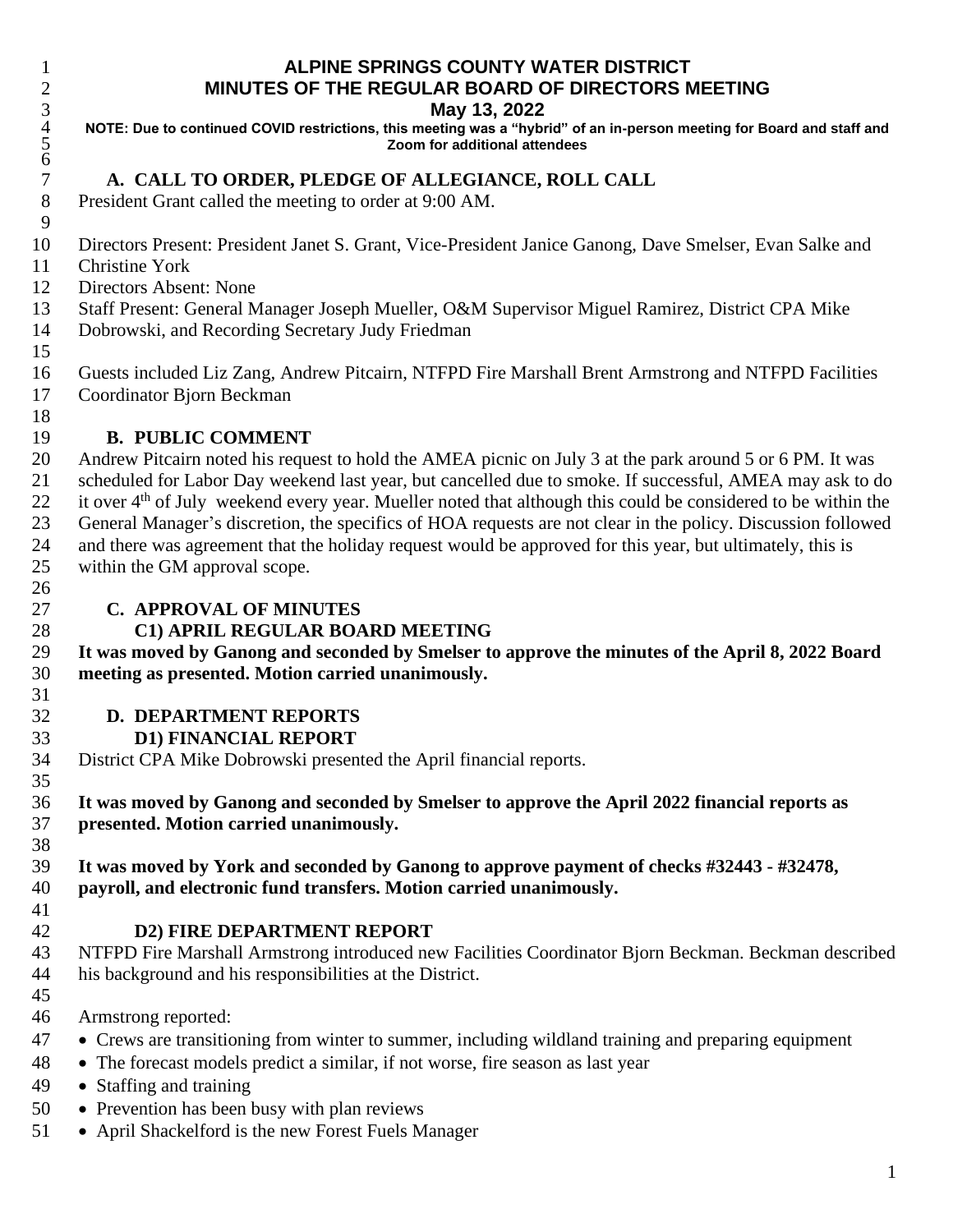• There is no update on the Calfire grant application

 Smelser said the Fire Wise Council's green waste cleanup day is June 25 and asked to be on the chipping schedule for June 27. 

**D3) GENERAL MANAGER'S REPORT**

Mueller presented his report of April activities.

 Mueller has done a cursory review of the TTSD contract and will have BBK review it. It should come to this Board in June. The contract was last updated in 1991. The new rates are included in the ASCWD budget. 

Mueller continues to work with Stantec to clarify the invoices for the tank replacement project.

 Ganong heard the Alpenglow property was for sale and that Bear Creek Association was considering buying it. She asked how this would affect ASCWD. Mueller has only heard that the project could be downsized.

 Mueller reported that when Zinn was out in April, a lot of cross-training was done to cover some of her tasks. He found that cross-training actually provided opportunities for efficiencies so some duties have been re-designated.

Sheid renegotiated the District's phone and internet contracts for a savings of approximately \$1300 a month.

 Mueller described the plan to log and track park passes so better data on use can be collected and analyzed. 

 There will be seven green waste dumpsters available over Memorial Day weekend. Ken Gracey was thanked for the banners that will go on the trash bins. Mueller will look into options for general clean-up days. 

 Mueller has spoken with BBK about the Fire Wise Council's workday. There will be a waiver and release that includes the District. BBK said the District can accept donations to fund fuels reduction on District's greenbelt sites as long as the appropriate paperwork is done. 

 Mueller made a presentation about using recycled water at the California Water Environment Association annual conference.

### **D4) OPERATION & MAINTENANCE DEPARTMENT REPORT**

 Miguel Ramirez presented the April Water/Wastewater Operations report, noting water production, flows, and maintenance performed during the month.

 There were photos of a sewer lateral backup that was determined to be on the owner's side. It may have been caused by accidental drilling through the pipe during a remodel project. Ramirez will investigate the cause later this summer. A brief conversation followed regarding how the District can ensure people have the proper permits.

- Ramirez reported the park is being cleaned and readied for summer. There were some trees damaged this winter that have been removed. It was suggested Betty Fulda weigh in on the options to replace them.
- The water production report was reviewed. In response to a question, Ramirez feels that Inflow and Infiltration is declining and explained how it is monitored. The manholes will be checked in the spring rather than fall to get a better reading.
- 

**D5) TTSA REPORT**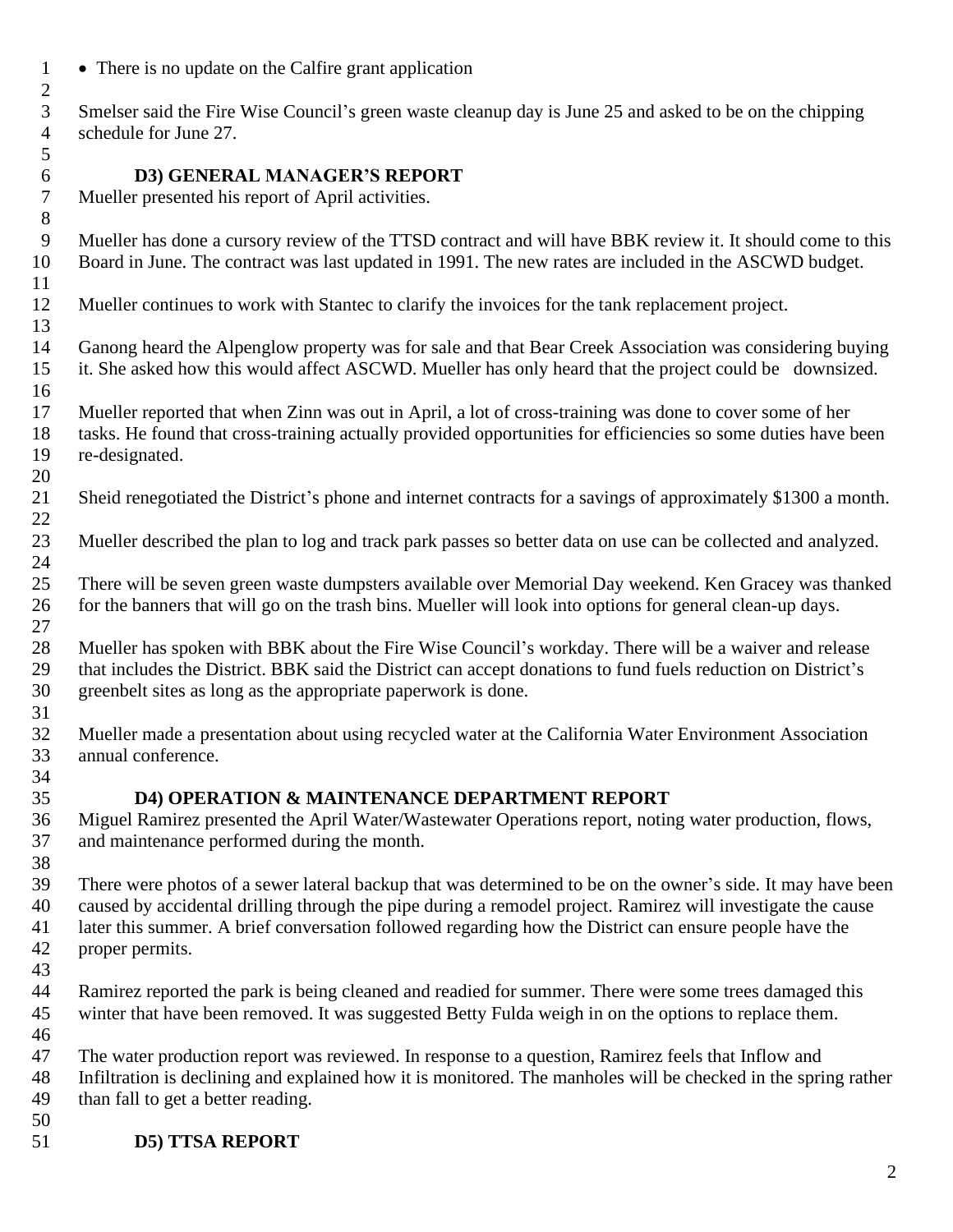| $\mathbf{1}$        | Smelser presented a report of the April 20, 2022 Board meeting. A rate study is being conducted to consider |
|---------------------|-------------------------------------------------------------------------------------------------------------|
| $\overline{2}$      | service charges and connection fees. A decision regarding a staffing issue is being appealed to PERBS.      |
| 3<br>$\overline{4}$ | E. BUSINESS ITEMS FOR BOARD DISCUSSION & ACTION                                                             |
| 5                   | PLACER LAFCO SPECIAL DISTRICT REPRESENTATIVE<br>E1                                                          |
| 6                   | It was moved by Ganong and seconded by Smelser to cast the ASCWD vote for Rick Stevens for the              |
| 7                   | for Special District Representative seat on LAFCO. Motion carried unanimously.                              |
| $8\,$               |                                                                                                             |
| $\overline{9}$      | <b>CONSIDERATION OF RESOLUTION #4-2022 APPROPRIATION LIMITS FOR</b><br>E2)                                  |
| 10                  | <b>FISCAL YEAR 2022/2023</b>                                                                                |
| 11                  | It was moved by Smelser and seconded by York to adopt Resolution #4-2022 establishing                       |
| 12                  | appropriations limits for FY22/23.                                                                          |
| 13                  | Roll call vote: AYES: Smelser, York, Ganong, Salke, and Grant                                               |
| 14                  | <b>NAYS: None</b>                                                                                           |
| 15                  | Motion carried unanimously.                                                                                 |
| 16                  |                                                                                                             |
| 17                  | <b>CONSIDERATION OF RESOLUTION #5-2022 REQUESTING COLLECTION BY</b><br>E3)                                  |
| 18                  | PLACER COUNTY FOR UNPAID ACCOUNTS ON TAX ROLL                                                               |
| 19                  | Mueller said one parcel has paid and the amount to be collected will change.                                |
| 20                  |                                                                                                             |
| 21                  | It was moved by Salke and seconded by Ganong to adopt Resolution #5-2022 requesting Placer                  |
| 22                  | County collect on the County tax rolls ASCWD delinquent charges, fees, and assessments.                     |
| 23                  | Roll call vote: AYES: Smelser, York, Ganong, Salke, and Grant                                               |
| 24                  | <b>NAYS: None</b>                                                                                           |
| 25                  | Motion carried unanimously.                                                                                 |
| 26                  |                                                                                                             |
| 27                  | <b>CONSIDERATION OF RESOLUTION # 6-2022 ELECTIONS</b><br><b>E4</b> )                                        |
| 28                  | It was moved by Smelser and seconded by Ganong to adopt Resolution #6-2022 Notice of Governing              |
| 29                  | Board Member Election to a vote of the voters.                                                              |
| 30                  | Roll call vote: AYES: Smelser, York, Ganong, Salke, and Grant                                               |
| 31                  | <b>NAYS: None</b>                                                                                           |
| 32                  | Motion carried unanimously.                                                                                 |
| 33                  |                                                                                                             |
| 34                  | E4b) Adopt Resolution 7-2022 Investment                                                                     |
| 35                  | It was moved by Smelser and seconded by Ganong to adopt Resolution 7-2022.                                  |
| 36                  | Roll call vote: AYES: Smelser, York, Ganong, Salke, and Grant                                               |
| 37                  | <b>NAYS: None</b>                                                                                           |
| 38                  | Motion carried unanimously.                                                                                 |
| 39                  |                                                                                                             |
| 40                  | <b>POLICY NUMBER 2.20.0 INVESTMENT POLICY OF THE ASCWD #7-2022</b><br>E5                                    |
| 41                  | It was moved by York and seconded by Smelser to approve Investment Policy 2.20.0 for FY 22/23 and           |
| 42                  | rescind the Resolution #5-2021 adopted for FY 21/22.                                                        |
| 43                  | Roll call vote: AYES: Smelser, York, Ganong, Salke, and Grant                                               |
| 44                  | <b>NAYS: None</b>                                                                                           |
| 45                  | Motion carried unanimously.                                                                                 |
| 46                  |                                                                                                             |
| 47                  | <b>BOARD PAY</b><br><b>E6</b> )                                                                             |
| 48                  | Grant reported the Budget and Finance Committee discussed this issue. There was agreement not to make a     |
|                     |                                                                                                             |

 recommendation, but to bring it to the full Board for consideration. Mueller presented the current policy and a spreadsheet indicating the pay and benefits offered to Board members of neighboring special districts. He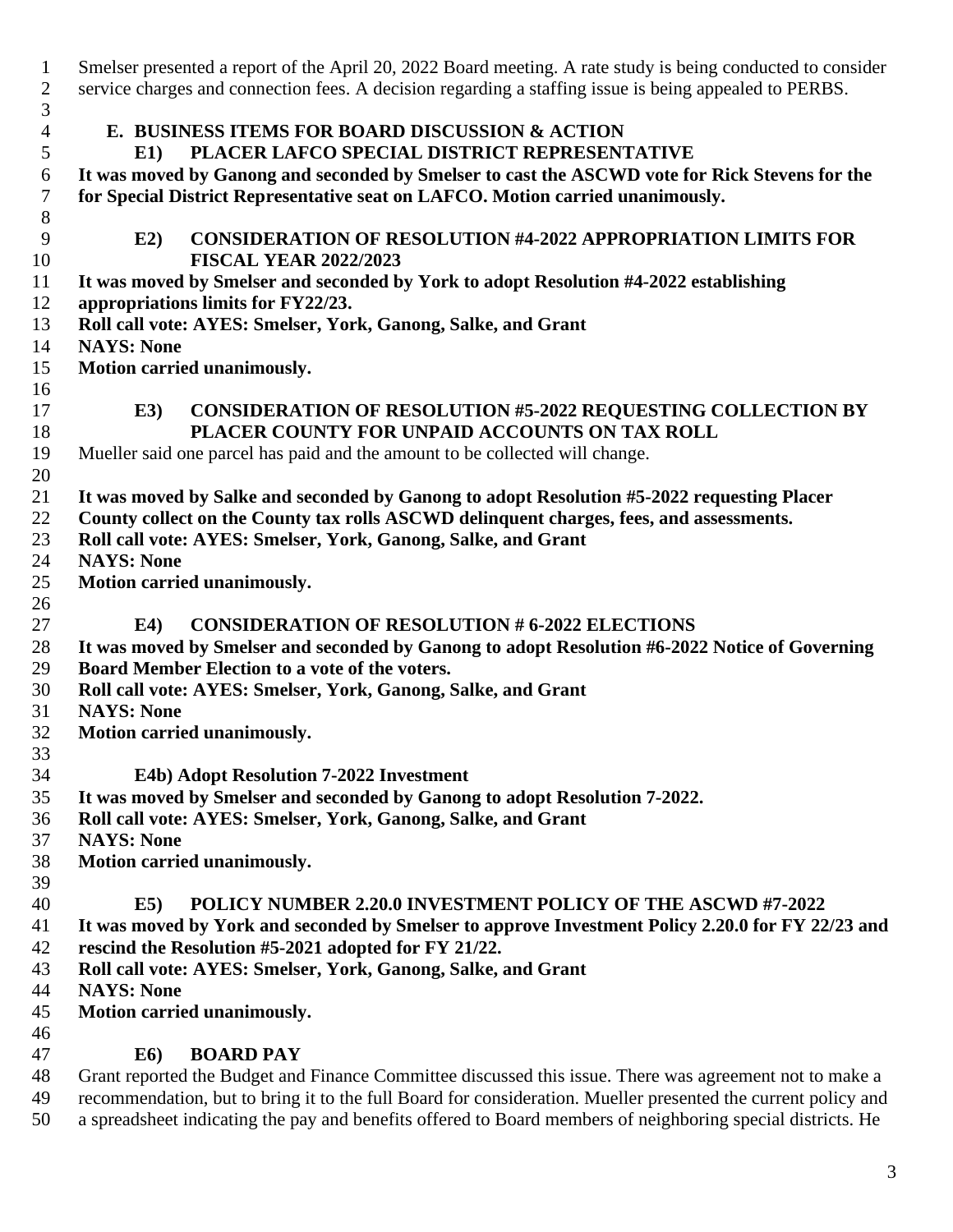- will have legal review the current ASCWD to make sure it complies with Section 16002 of the Public Utilities Code.
- 
- Discussion followed regarding the pay currently offered ASCWD Board members and the pros and cons of revising the policy.
- There was agreement to ask Muller to review the following proposal with Counsel: for Board meetings, the Board Chair receives \$175 per meeting, Directors receive \$150 per meeting with caps. For Committee meetings, the Committee Chair receives \$100 and the second director receives \$50, with a cap of \$300 per month. Mueller will also ask about an annual cap.

# **E7) DRAFT FY 2022/2023 OPERATING AND CAPITAL BUDGET**

 Grant said the Budget and Finance Committee has reviewed the proposed budget. Mueller described the revisions based on updated information. The April CPI number should be known shortly. 

 The Board reviewed the proposed budget and specific line items. There was discussion regarding ADA accessibility in the park, particularly what is mandatory and what is not. The current report should be updated. It was suggested that Don Fulda be consulted for some guidance regarding updates. 

 Discussion continued as the proposed Operating and Capital Improvement budgets were clarified. The final budget will be presented next month for action. 

# **F. COMMITTEE REPORTS**

# **F1) BUDGET & FINANCE COMMITTEE (PRESIDENT GRANT)**

 Grant noted the report of yesterday's Committee meeting. 

# **F2) PARK, RECREATION & GREENBELT COMMITTEE (DIRECTOR YORK)**

 York presented the report of the April 28, 2022 Committee meeting. During the meeting, it was suggested the greenbelt is a non-performing asset that should be given to Placer County who may be able to take better care of the areas. Grant explained how the District came to own the properties and a brief discussion followed. 

 The group discussed ways to get District properties treated more quickly. Lisa Peck said her neighborhood is willing to clean the area along the creek. That led to a conversation about the District accepting donations to treat its properties. Mueller reported on his discussion with BBK, who said the District can accept donations for a specific project. If a non-profit is formed, the District can accept donations for non-specific purposes within its purview.

- The Committee suggested the District host a community workshop to educate the public on efforts to address its greenbelt areas. Many are unaware of the work done and grants requested. The Committee also suggested the District consider putting a parcel tax initiative on a voter ballot, for example, \$200 per parcel for 10 years, as an alternative funding stream.
- 

Discussion followed regarding the Committee's suggestions. The details of a ballot initiative were

considered. Ganong asked for more information on the feasibility of a ballot measure and the timing.

 Another funding option is for the District to receive cash-deductible donations for a specific project, in this instance, defensible space. It was noted that Ms. Peck offered to head up a fundraising effort and the District

- would receive the funds.
- 

During discussion, Mueller described the process in place for individuals to take action on greenbelt adjacent

to their properties with approval from the General Manager. The policy will be promoted on the website.